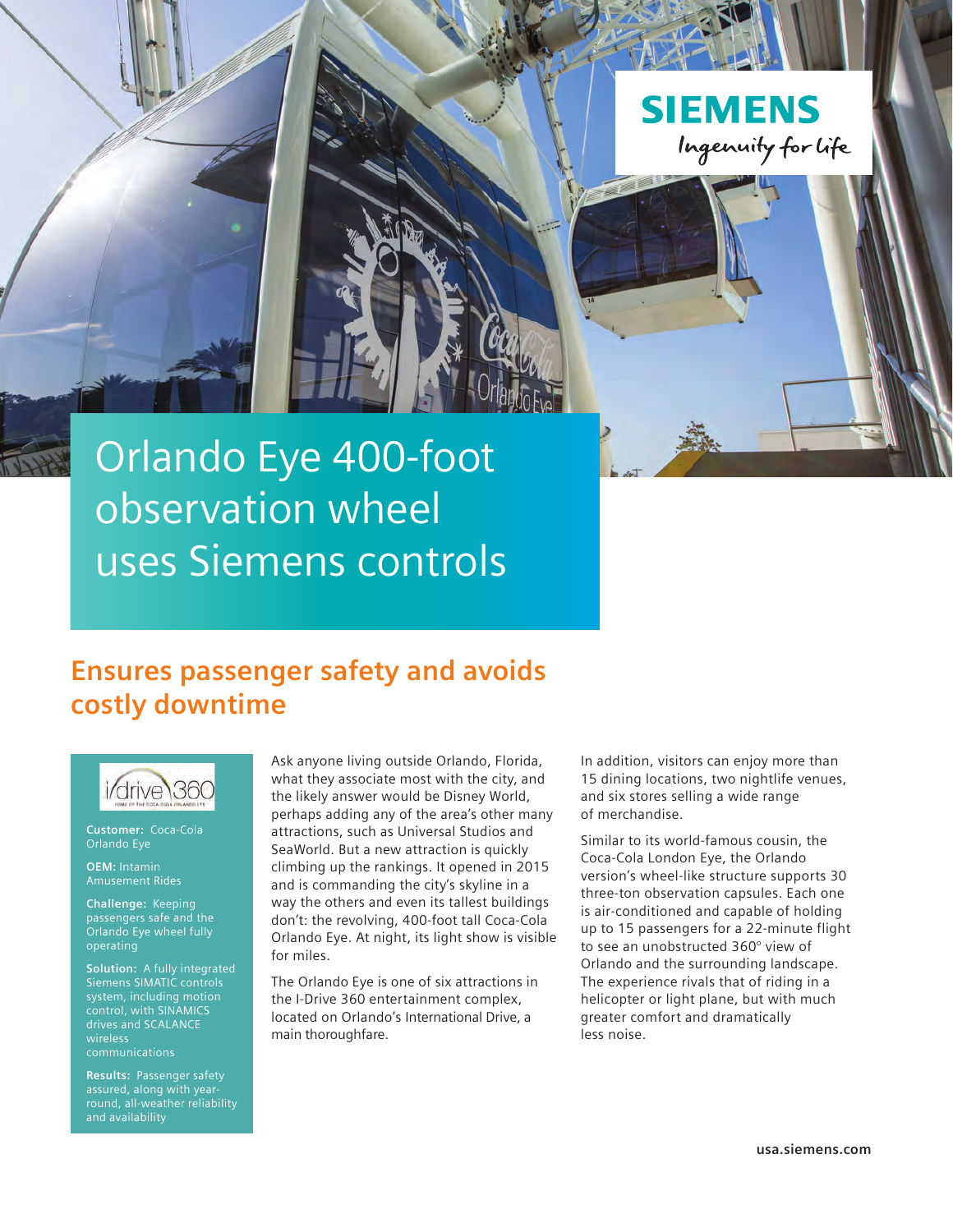According to Bill Kivler, vice president, Facilities and Engineering, for I-Drive 360, the Orlando Eye's owner, it's misleading to call the structure a Ferris wheel, as many people do. "Of course, the Eye's roots are in the Ferris wheel, but the movements of its wheel and passenger capsules are so well synchronized that the two experiences are not really comparable," he says. "It's really an observation wheel, and it has a lot more built-in safety and reliability than typical Ferris wheels."

#### **Challenge: Keeping passengers safe and the Orlando Eye wheel fully operating**

Open 365 days of the year, from 10 a.m. to 12 a.m. midnight, the Orlando Eye has the capacity to provide up to 1,500 passenger flights an hour and many millions of those a year. Each observation capsule facilitates loading while the wheel continues revolving and the other capsules continue their flights, which means precision motion control is critical to both the passenger experience and, most importantly, their safety.

In fact, passenger safety was by far the primary concern of the wheel's designers from initial drawings through materials specification, structural engineering, construction, testing, commissioning, operations, and maintenance. "The forces on the wheel are extreme," Kivler explains. "Torsion points, shear forces, and bending moments are all carefully calculated with the use of sophisticated metallurgical materials and engineering together providing extra measures of passenger safety."

Also, given that Orlando is in the center of Florida, which is considered the lightning capital of the U.S., the wheel is extremely well grounded against strikes. Its safeguards also include the most advanced surge suppression and lightning warning technology available, the latter capable of giving sufficient notice to offload passengers for their safety. "Lightning protection isn't just an add-on, but it's designed, engineered, and built into the entire structure," says Kivler, who came to the Orlando Eye with 23 years operations experience at nearby Disney World, where the original lightning safeguard system for its rides and facilities was deployed by Earth- Networks through a



collaborative development effort with Kivler and Disney.

Right behind passenger safety in the Orlando Eye's priorities are reliable operation and availability. Like any passenger-based business, whether airlines, railroads, or even Ferris wheels, downtime equals lost revenue opportunities. For the Orlando Eye, downtime could also lead to safety concerns. For these reasons, maintenance and self-diagnostics are critical to its reliability and availability. "Our operations staff are highly skilled and trained to keep the Eye operating as flawlessly as it was designed to be," he says. "And, we're fortunate that its builder chose to give them the tools and means to help them succeed in that mission."

### **Solution: A fully integrated Siemens SIMATIC controls system, with Safety Integrated, including motion control with SINAMICS drives and SCALANCE wireless communications**

Based in Liechtenstein, Intamin Amusement Rides built both observation wheels for the Orlando Eye as well as the London Eye. Since its founding in 1967, the company has earned a global reputation as one of its industry's leading innovators in amusement rides of all kinds – not just wheels but also swing rides, water rides, immersive rides, vertical rides, and roller coasters. It uses advanced technology to push the limits of what's possible to deliver memorable, adrenalin-pumping rider

experiences with safety for the passengers as well as reliability and availability for their operators.

When Kivler joined I-Drive 360 in 2017, he welcomed learning Intamin deployed fully integrated automation and motion controls, plus drives and wireless communications systems in the Orlando Eye wheel. "That was good news for me, after working with Siemens products and services at Disney World, which has more than 14,000 Siemens automation products, deployed across an amusement and municipalequivalent infrastructure spanning about 40 square miles," he says, adding that the local service and support provided by Siemens Partner AWC, Inc. is second to none.

"It's not just my familiarity with how Siemens products work, but also knowing every component is smartly designed, engineered, manufactured, and supported with safety, reliability and self-diagnostics built into it from the start. Although choosing Siemens might cost a bit more initially, it more than pays for itself in the long run. With many automation and controls vendors, you truly get what you pay for. With Siemens, you always get much more than you pay for."

Specifically, Intamin combined the following Siemens components into a fully integrated, end-to-end system of automation and motion control, including drives and wireless communications in the Orlando Eye observation wheel: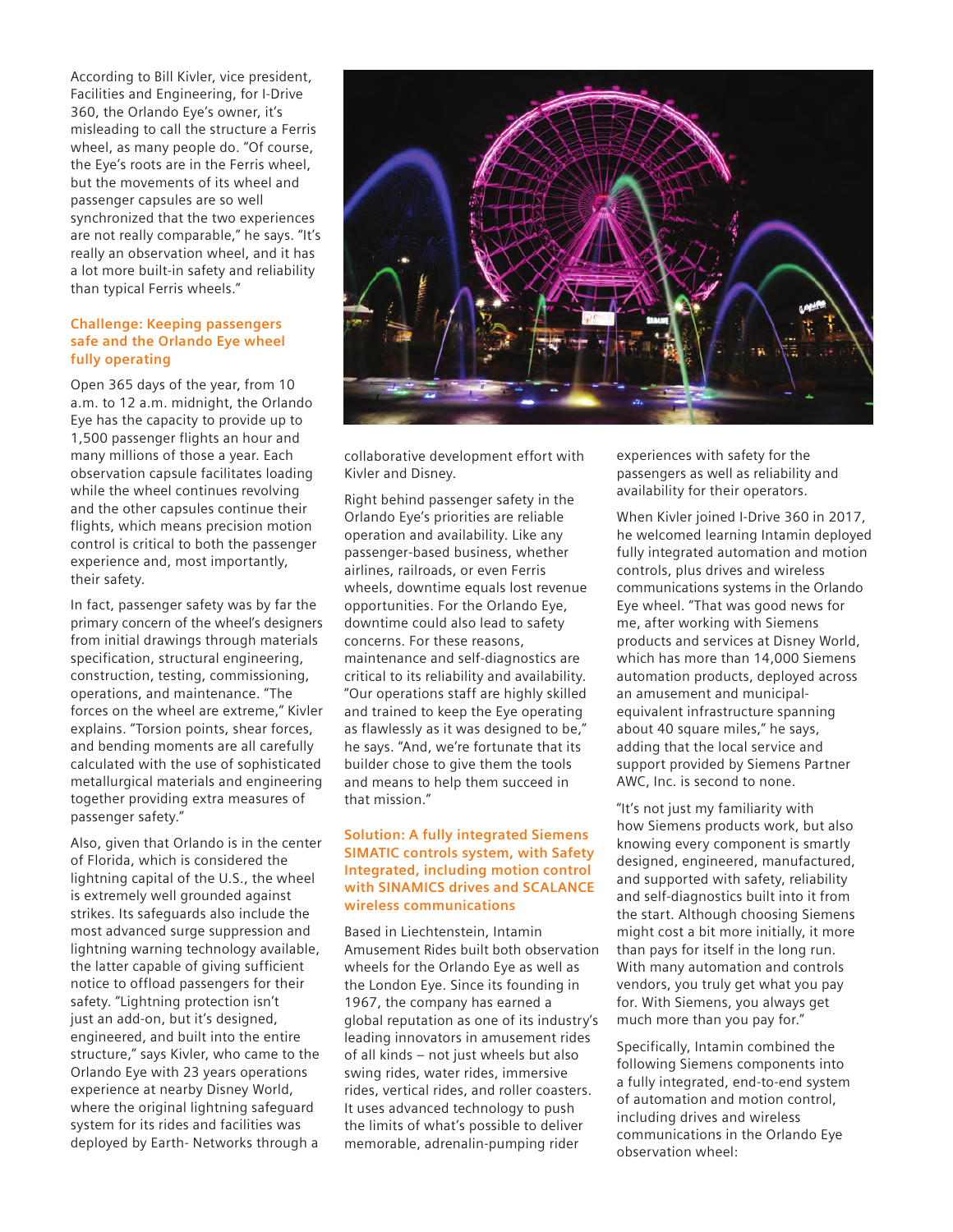#### **• SIMATIC S7-1500 Software**

**Controller.** These extremely powerful controllers are PC-based automation solutions that can be used for both standard and safety-oriented applications. For the Orlando Eye's controls, including capsule motion control, Intamin deployed SIMATIC S7-1500 Software Controllers on dual, redundant PCs from a top-tier manufacturer, each with automatic failover. These controllers have functional independence from the Windows 10 operating system – ensuring its continued operation during a Windows restart or even its failure.

The PCs reside in a control booth, where three highly trained technicians provide human oversight of the wheel's operation. The technicians have full view of the wheel, inside and out, via video in each capsule and from key overlapping fields of view from cameras mounted on the wheel's superstructure. They also have radio voice communications with the person loading passengers into each module. E-stop functionality is just a click away, backstopped by automated pre-sets if certain conditions occur.

The control booth personnel also monitor use the PLC software to monitor a wide range of operating parameters, including wheel and capsule speeds, motion control drive status, capsule weight, motion, and A/C temperature, and many others. The S7-1500 Software Controller is the first TÜV-certified fail-safe software controller. It also includes integrated safety functionality, certified in accordance with

EN 61508, for communications with the SIMATIC ET 200SP Remote I/O, which provides local control of the Siemens SINAMICS drives on each capsule.

**• SIMATIC ET 200SP remote I/O.**  These modules reside in a small panel in each passenger capsule, communicating with the S7-1500 controls over PROFINET via Siemens SCALANCE wireless technology. These provide local motion control together with 14 Siemens SINAMICS S120 and G120 motor drives, which are arranged in a 7x7 counter-opposed configuration. This configuration keeps capsule motion to a minimum, so passengers can fully enjoy the views and flight experience. The wheel itself operates using a 7kW electric motor, which has two redundant backup generators available to immediately switch on, should local utility power fail.

#### **• SCALANCE W wireless**

**communications.** The SIMATIC ET 200SP remote I/O modules in each passenger capsule communicate with the master SIMATIC S7-1500 Software Controller via an industrial wireless LAN (WLAN). It consists of Siemens SCALANCE W 802.11n radio access points and client modules transmitting over the PROFINET industrial Ethernet protocol.

The Siemens SCALANCE W family of wireless components offer a combination of capability, reliability and security in a solidstate, ruggedized aluminum package well-suited for the Orlando Eye's application. Using MIMO (multipleinput, multiple-output) technology

to multiply the capacity of their radio channels, they can achieve bandwidth throughputs of up to 450 Mbit/s, more than enough for the wheel's requirements.

The access points and client modules feature Power-over-Ethernet (PoE) to minimize cabling. Protection against unauthorized access is provided by advanced firmware mechanisms for user authentication and data encryption. The Orlando Eye safe guards both its wireless and wireline networks with a layered, defensein-depth cybersecurity scheme recommended by experts worldwide.

### **Results: Passenger safety assured, along with year-round, all-weather reliability and availability**

As Kivler sees it, the Intamin decision to sole-source the Orlando Eye's controls, remote I/O, drives, and communications from Siemens greatly simplifies the wheel's operation, maintenance, sparing, and operator training. "With multiple vendors tied into your infrastructure, you have an integration nightmare, with much more potential for sub-optimal performance of your overall systems," he says.

"Of course, when something goes wrong, troubleshooting the root cause becomes one big game of fingerpointing," he adds. "With Siemens components, everything is so well integrated and self-diagnostics in the components are so deep and wide, problems get resolved in a small fraction of the time, compared to what a multivendor environment would require, with all the guessing and trial-and-error going on."



**"With Siemens, you always get much more than you pay for."**